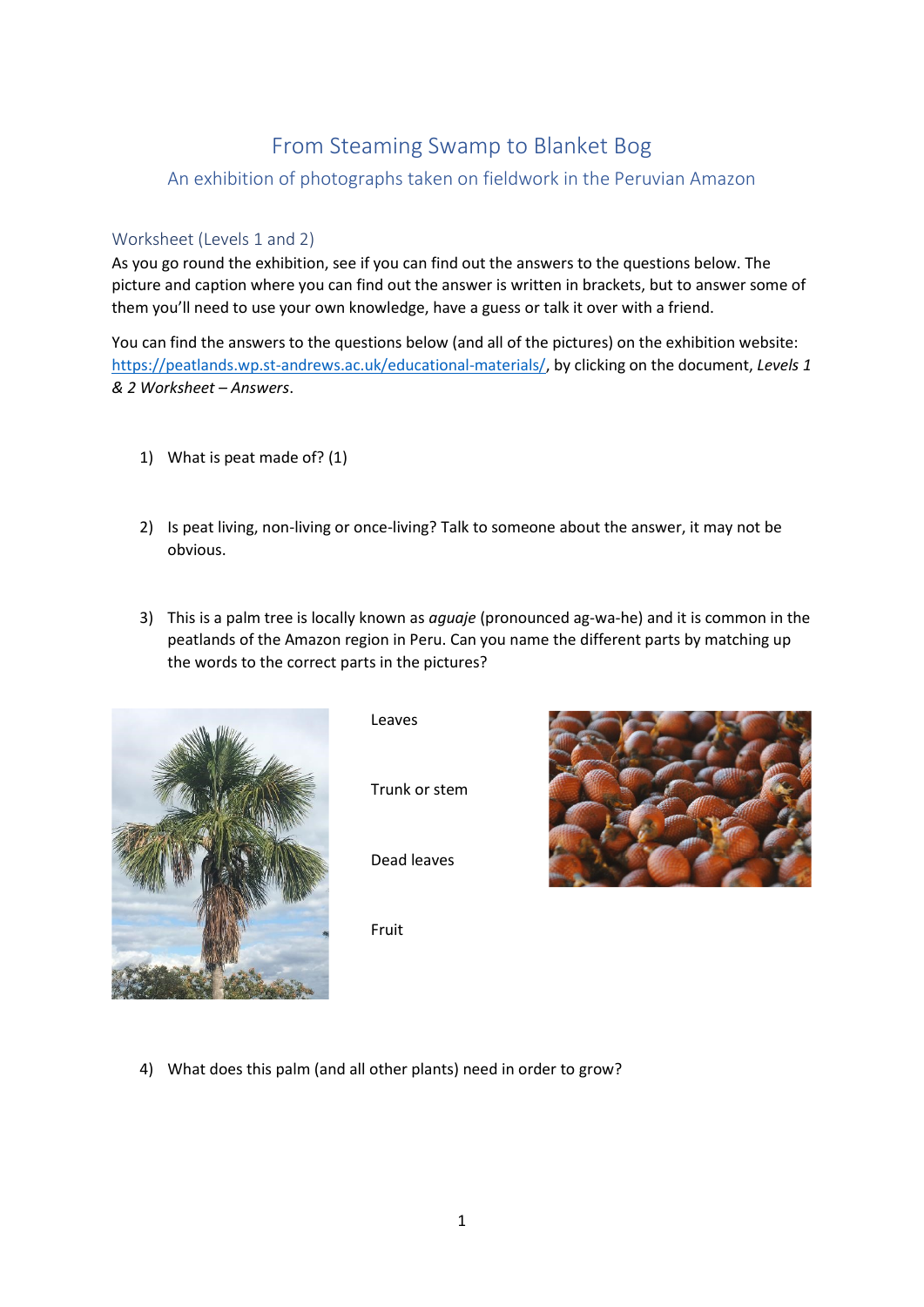- 5) How many species of tree are there in a typical palm swamp? Or, as a scientist might say, how biodiverse is it? (3)
- 6) These palms live in very wet soils, sometimes even in pools of water. Name one adaptation which helps them to survive these conditions. (4)
- 7) Have you spotted the lizard? What is it called? (11)
- 8) What can we use to find out how the plants growing on the peatland have changed over the few thousand years? (15, 16)
- 9) And what do we use to measure palm tree height? (18)
- 10) What instrument do we use to measure rainfall? (21)
- 11) What is the most usual way to harvest fruits of the *aguaje* palm? (22)
- 12) What are the possible problems with this way of harvesting fruit? (22)
- 13) How do many children in Amazon villages get to school if there is no school in their own village? (25)
- 14) What do the women in indigenous Urarina villages use to colour or dye the thread they make from palm trees? (28)